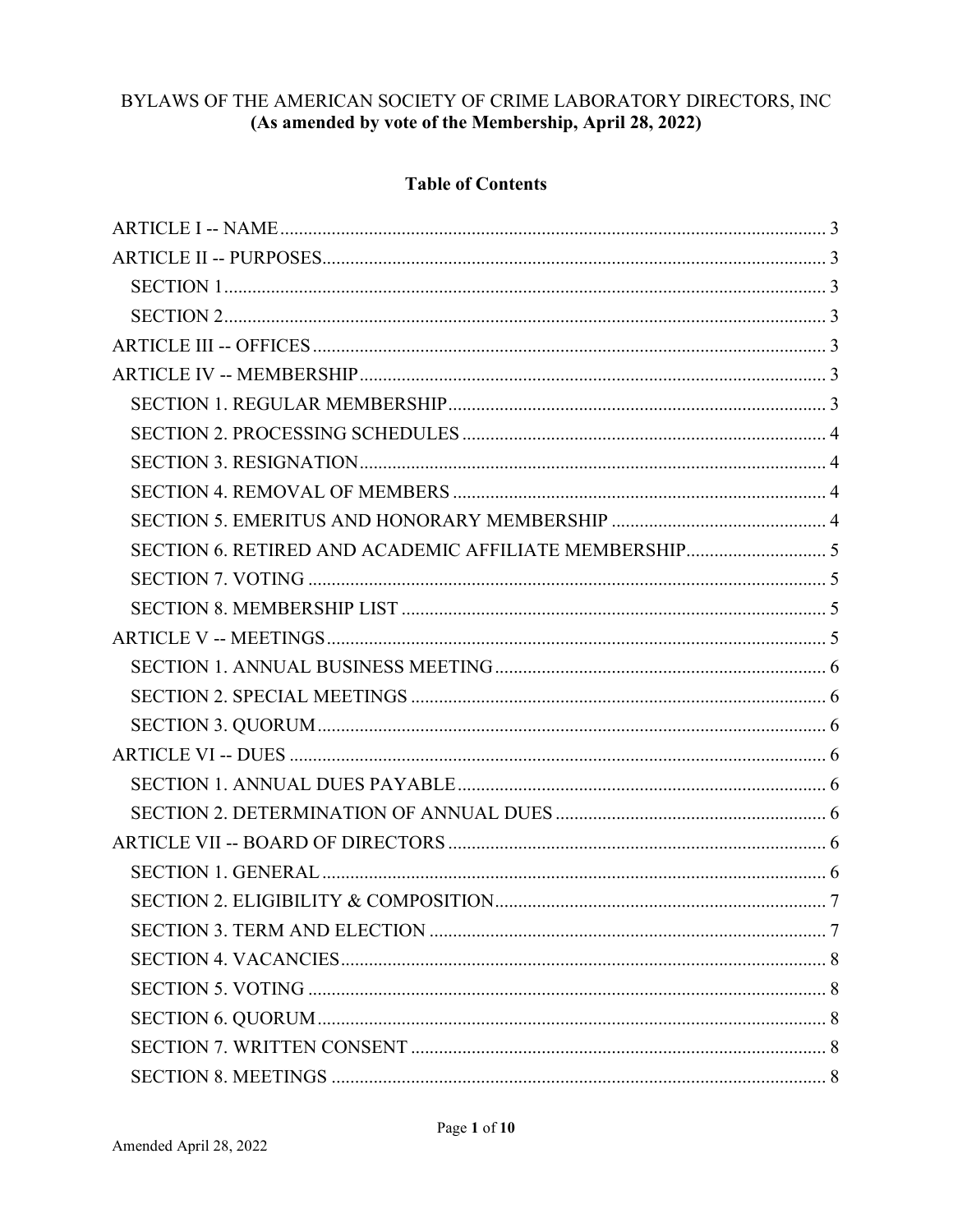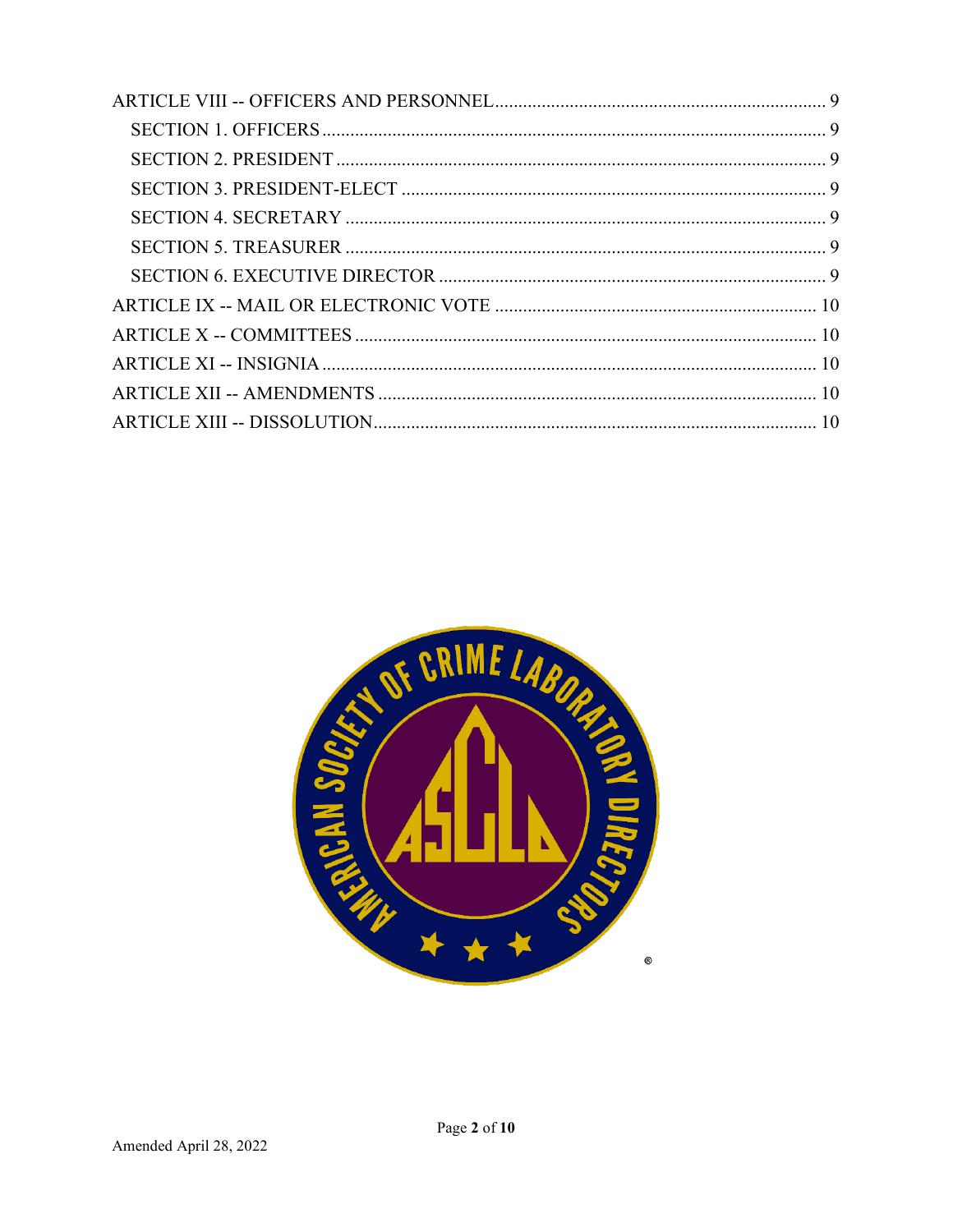### <span id="page-2-0"></span>**ARTICLE I -- NAME**

The name of the Corporation is American Society of Crime Laboratory Directors, Inc.

### <span id="page-2-1"></span>**ARTICLE II -- PURPOSES**

#### <span id="page-2-2"></span>**SECTION 1**

The purposes for which the Corporation is organized are: The common professional interests of its members; to promote and foster the development of crime laboratory management principles and techniques; to acquire, preserve and disseminate information related to the utilization of crime laboratories; to maintain and improve communications among crime laboratory directors; to promote, encourage and maintain the highest standards of practice in the field of crime laboratory services; to promote an increase in the effective utilization of crime laboratory services; and to strive for the suitable and proper accomplishment of any purpose herein set forth or any objective of a professional association.

#### <span id="page-2-3"></span>**SECTION 2**

The Corporation is not organized, nor will it be operated for pecuniary profit and shall not declare or make dividends or other financial distribution to its members, directors, officers, or other private persons, except that the Corporation shall be authorized and empowered to pay reasonable compensation for services rendered and to make payment and distributions in furtherance of the purposes set forth in Section 1 hereof.

#### <span id="page-2-4"></span>**ARTICLE III -- OFFICES**

The registered corporate office of the Corporation shall be in the District of Columbia. Executive headquarters and business offices may be established in such city and cities of the United States and elsewhere as the Board of Directors may from time to time determine.

#### <span id="page-2-5"></span>**ARTICLE IV -- MEMBERSHIP**

#### <span id="page-2-6"></span>**SECTION 1. REGULAR MEMBERSHIP**

Membership in the Corporation is open to all individuals whose major duties include the management or direction within a crime laboratory, a branch crime laboratory, or a crime laboratory system. The "crime laboratory" is defined as a laboratory, which employs one or more full-time scientists whose principal function is the examination (i.e., testing or calibration) of digital or physical evidence, for law enforcement agencies in criminal matters and who provide testimony with respect to such digital or physical evidence to the criminal justice system. A "crime laboratory system" is defined as a business, corporation, agency or division thereof with overall responsibility to manage and/or administer a group of two or more crime laboratories serving geographical subdivisions of a service area.

Each laboratory director who was a member of this Corporation's predecessor unincorporated association at the date of incorporation of the Corporation shall be considered a member of the Corporation. Additional members may be accepted by the Board of Directors after receipt of a letter of application by the Corporation and verification of eligibility by the Membership Committee. The letter of application shall (i) contain payment of an application fee, which will be the same amount as the annual dues assessment and which will be applied to the current year's dues if membership is conferred; (ii) state the name, address, position, education and experience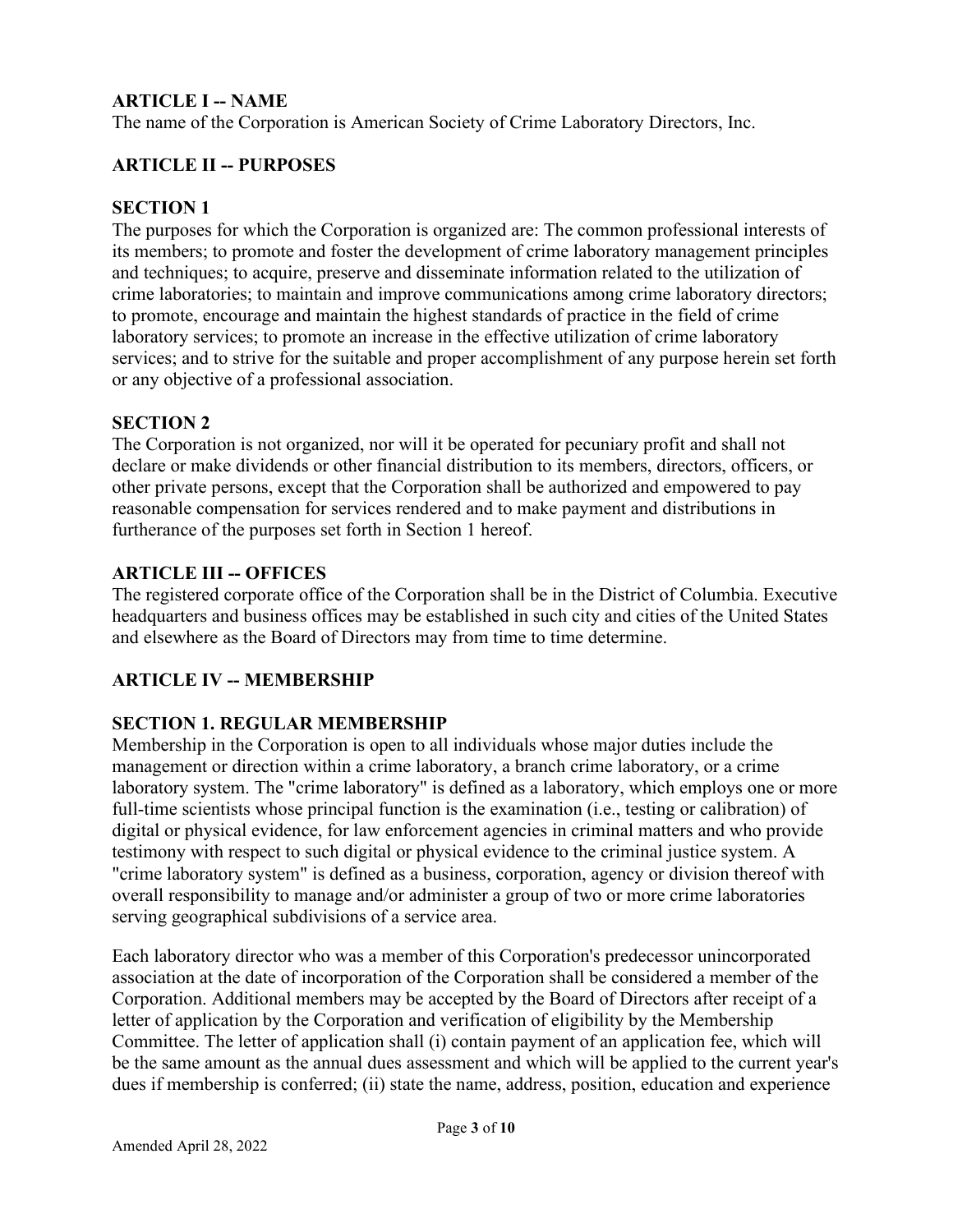of the applicant; (iii) an organizational chart with the applicant's place in it clearly marked; and (iv) include two sponsor forms from existing members of the Corporation. For applicants who are not the Director of their crime laboratory, the Director must indicate awareness and approval of the application by providing one of the sponsor forms (if the Director is a member of the Corporation), or by signing the approval line on the application.

### <span id="page-3-0"></span>**SECTION 2. PROCESSING SCHEDULES**

| Membership                                                             |                                                                      |
|------------------------------------------------------------------------|----------------------------------------------------------------------|
| All year                                                               | Receipt of applications                                              |
| February 1                                                             | Deadline for applications to be considered at next<br>annual meeting |
| At least 30 days prior to annual meeting                               | Applicant list published on ASCLD website                            |
| Board of Directors meeting preceding<br><b>Annual Business Meeting</b> | Voting by Board of Directors                                         |
| Regular, Retired, Academic Affiliate Dues                              |                                                                      |

April 1 **Deadline for current dues payment** After April 1 Late penalty added to dues amount

### <span id="page-3-1"></span>**SECTION 3. RESIGNATION**

a. Any member may resign from membership in the Corporation by giving written notice to either the Board of Directors, the President, or the Secretary.

b. Regular and Academic Affiliate Members must affirm as requested on the annual dues notice that he/she remains eligible for membership under this Article; failure to do so will be considered a resignation from the Corporation.

# <span id="page-3-2"></span>**SECTION 4. REMOVAL OF MEMBERS**

a. The Board of Directors may remove any person from membership for failure to pay the annual dues assessment within that calendar year. Any member so removed may petition the Board of Directors for reinstatement to membership upon payment of all delinquent dues.

b. A member may be removed from membership for cause by action of the Board of Directors. Such member may appeal the action of the Board of Directors to the membership at the next annual meeting of the Corporation. The membership may overrule the action of the Board of Directors by a two-thirds majority of those members present and voting.

c. A member may be removed by action of the Board of Directors whenever the member fails to meet the eligibility requirements set forth in this article.

# <span id="page-3-3"></span>**SECTION 5. EMERITUS AND HONORARY MEMBERSHIP**

a. The Board of Directors may confer Emeritus and Honorary Memberships on those deemed eligible for such status. A nomination letter describing the nominee's contributions plus two letters of recommendation from current ASCLD members in good standing are required. A member in good standing is defined as someone who is current in their dues payment and has no ethical violations against them.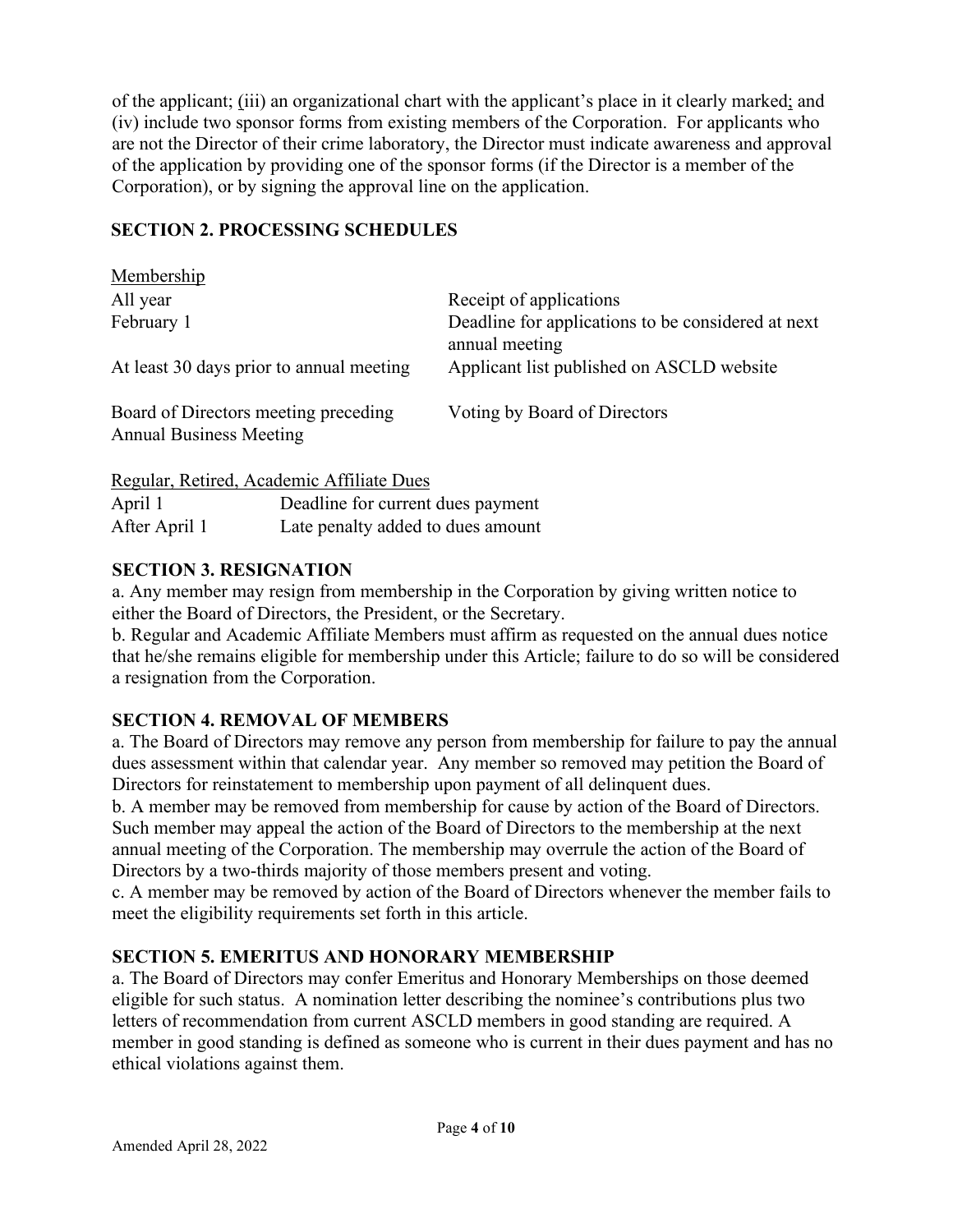b. Emeritus Membership may be conferred upon previous members who no longer meet the criteria for regular membership and have rendered distinguished service to the Corporation. c. Honorary Membership may be conferred upon persons in recognition of distinguished meritorious service to Forensic Science.

d. Emeritus and Honorary members shall have all rights and privileges of regular members except voting and shall have no dues obligations.

e. If the status of an Emeritus member changes such that the individual meets the requirements for Voting Membership, voting rights may be restored by action of the Board of Directors. Emeritus members for whom voting rights have been restored shall still enjoy all rights and privileges of Emeritus status.

#### <span id="page-4-0"></span>**SECTION 6. RETIRED AND ACADEMIC AFFILIATE MEMBERSHIP**

a. The Board of Directors may confer Retired and Academic Affiliate Memberships upon those deemed eligible for such status.

b. Retired membership may be conferred upon application by individuals who have been regular or academic affiliate members in good standing and who are no longer eligible for regular or academic affiliate membership under Article IV, Section 1 or this section for reasons such as retirement, change in responsibilities, or promotion. A member in good standing is defined as someone who is current in their dues payment and has no ethical violations against them. c. Academic Affiliate Membership may be conferred upon application by individuals who are Educators and/or Instructors of Forensic Science currently employed by an Institution of Higher Learning or Public Law Enforcement Training Academy and whose membership will promote the accomplishment of the Society's purpose as stated in Article II of these Bylaws.

d. Retired Members and Academic Affiliate Members shall have all rights and privileges of regular members, except serving on the Board of Directors and voting.

e. Dues of Retired and/or Academic Affiliate Members may be set at a different amount than Regular Members in accordance with Article VI of these Bylaws.

f. The Membership Committee Chair will prepare special applications for the Retired and Academic Affiliate Membership categories.

#### <span id="page-4-1"></span>**SECTION 7. VOTING**

Each regular member shall have one vote and unless otherwise specified herein or under the applicable laws of the District of Columbia, voting on all matters may be conducted by mail in accordance with Article IX hereof. A member may designate for any particular meeting function, or time period, any member of their crime laboratory organization to serve a proxy vote by letter delivered to the presiding officer. Each such representative shall have only one vote regardless of the number of members represented.

#### <span id="page-4-2"></span>**SECTION 8. MEMBERSHIP LIST**

The Corporation shall keep and make available to the Board of Directors a membership list in which the names and addresses of all current members shall be inscribed.

#### <span id="page-4-3"></span>**ARTICLE V -- MEETINGS**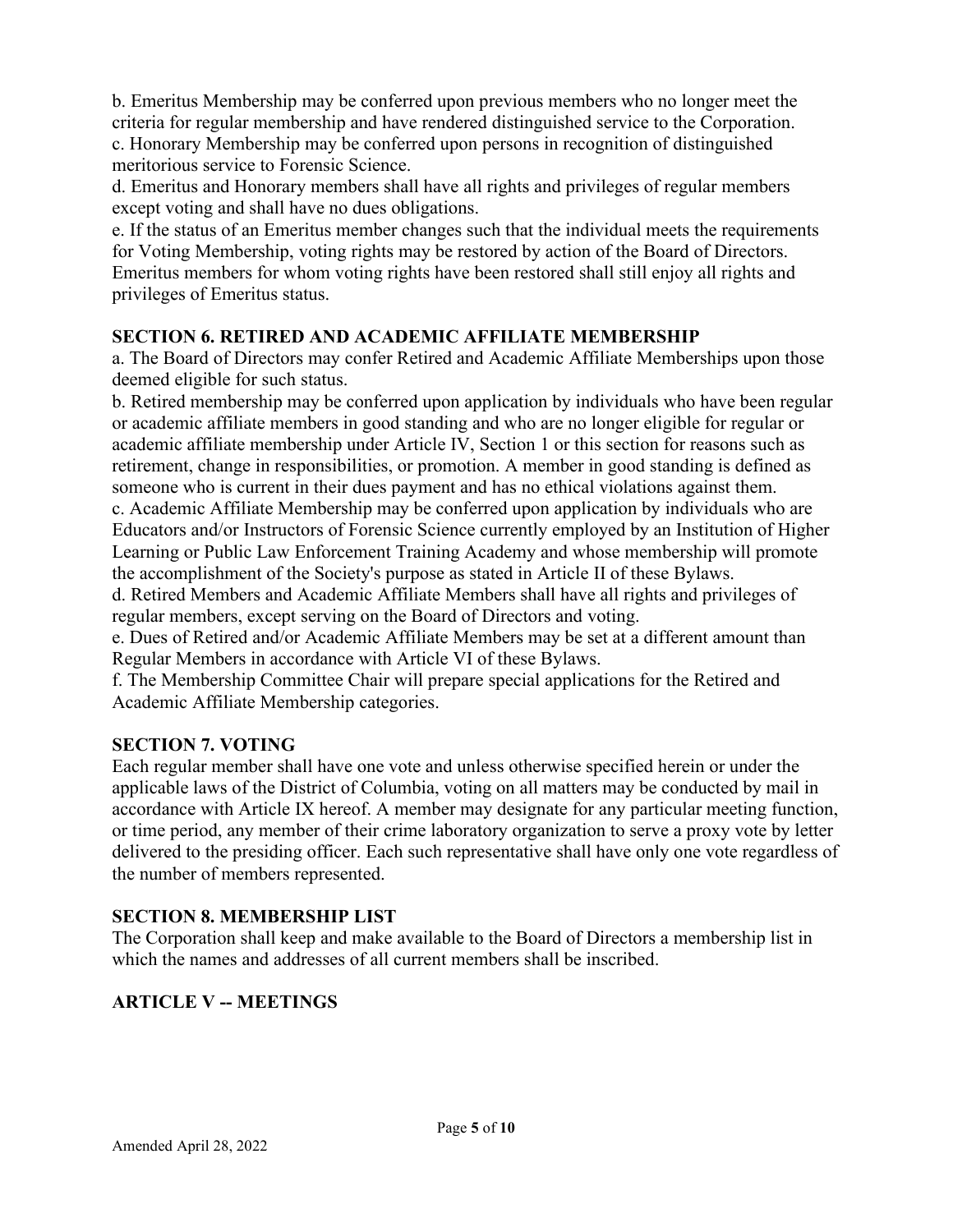# <span id="page-5-0"></span>**SECTION 1. ANNUAL BUSINESS MEETING**

The first regular meeting of the Calendar year of the members shall be the annual meeting of the Corporation. The annual business meeting of the members of the corporation, for the purpose of election of directors and for such other business as may lawfully come before it, shall be held concurrent with the Annual Symposium on such date and at such time as may be designated from time to time by the Board of Directors. Nominations of persons for election to the Board of Directors of the corporation and the proposal of business to be considered by the members may be made at the annual business meeting of members of the corporation. The Corporation shall be required to mail a notice of the time, date, and place of the annual meeting to each member at least sixty (60) days prior to the annual meeting. When exigent circumstances cause the cancellation of an in-person annual business meeting, the President shall conduct an online annual business meeting. An online annual business meeting shall be conducted as closely as possible to the date of the cancelled in-person meeting

### <span id="page-5-1"></span>**SECTION 2. SPECIAL MEETINGS**

Special meetings of the members may be held upon the written request of two-thirds of the Directors. The Secretary of the Corporation shall be required to mail a notice of the time, date, place and purpose of such special meeting to each member at least thirty (30) days but not more than ninety (90) days prior to such special meeting.

### <span id="page-5-2"></span>**SECTION 3. QUORUM**

At any annual or special meeting, a quorum for the conduct of business of the Corporation shall consist of fifty members eligible to vote as of the date of the meeting.

# <span id="page-5-3"></span>**ARTICLE VI -- DUES**

#### <span id="page-5-4"></span>**SECTION 1. ANNUAL DUES PAYABLE**

An annual dues assessment, payable to the Treasurer of the Corporation, will be due and payable on or before April 1 of each year.

# <span id="page-5-5"></span>**SECTION 2. DETERMINATION OF ANNUAL DUES**

The Board of Directors shall determine the amount of the annual dues assessment for the forthcoming year at the annual meeting.

# <span id="page-5-6"></span>**ARTICLE VII -- BOARD OF DIRECTORS**

#### <span id="page-5-7"></span>**SECTION 1. GENERAL**

Except for those matters expressly reserved to the Members by statute, the Articles of Incorporation, or these Bylaws, the business affairs of the Corporation shall be managed by a Board of Directors to be elected by the Members in the manner provided by Section 3 of Article VII. The Board of Directors may submit unresolved or controversial questions to the voting membership.

The Board of Directors is authorized to act in the name of the Corporation in all matters not expressly reserved to the Members.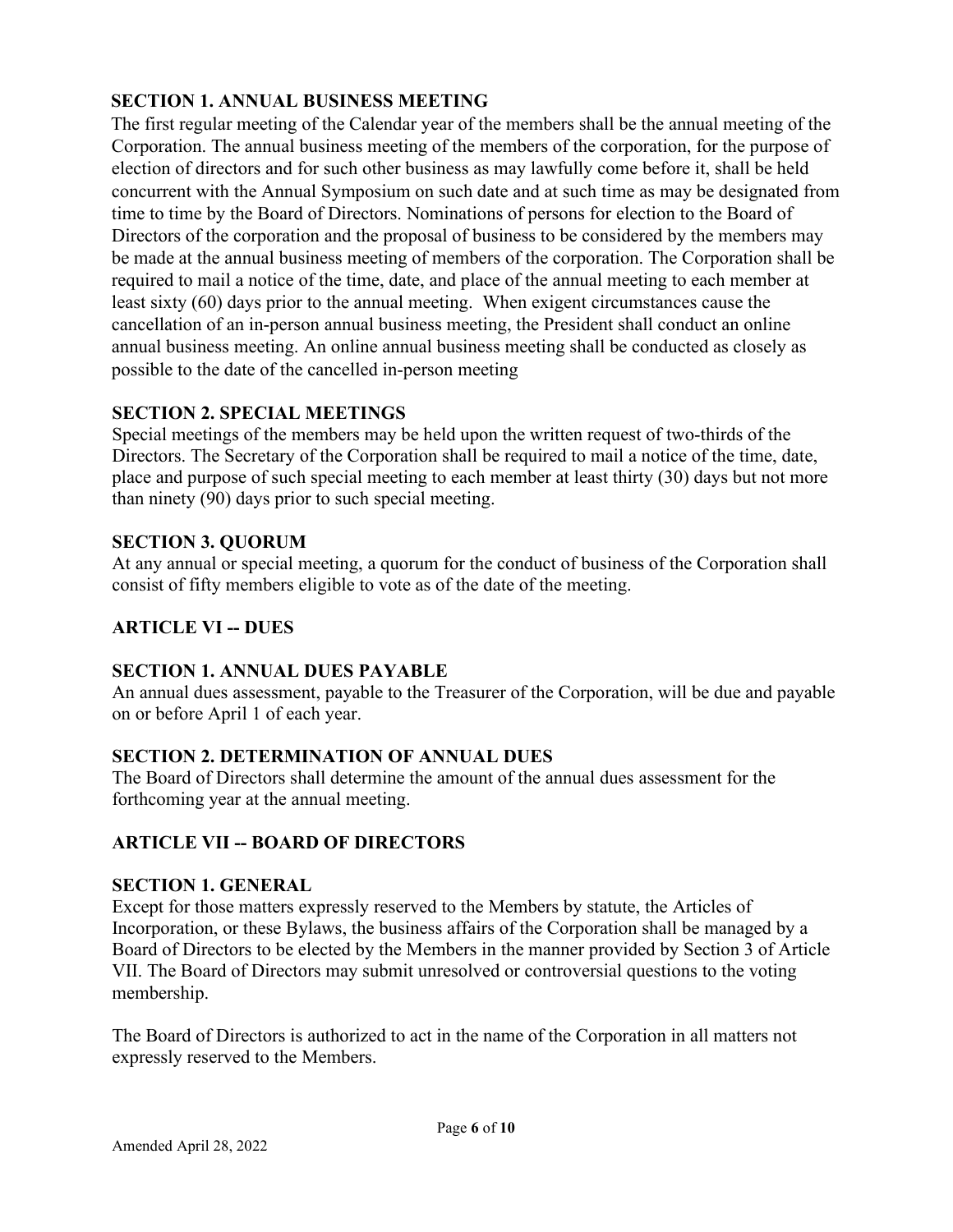# <span id="page-6-0"></span>**SECTION 2. ELIGIBILITY & COMPOSITION**

Eligibility for nomination and election to the Board of Directors includes the following four requirements:

- ASCLD Regular Membership for 3 years
- Attendance at two ASCLD Symposia as a Regular Member\*
- Volunteer service on one committee or at one event
- -Work for an accredited laboratory

\*Eligibility requirement for ASCLD Symposia attendance may be waived at the discretion of the Board of Directors.

The Board of Directors shall consist of twelve (12) regular Directors, elected from the regular members of the Corporation. In addition, there shall be, two (2) non-voting ex-officio Directors, one (1) who shall be the Executive Director of the Corporation and one (1) who shall be the immediate past President of the Corporation. If the immediate past President of the Corporation has not completed their full four-year term of service on the Board of Directors at the completion of their term as President, they shall retain their voting rights for their full four-year term. No two regular Directors of the Board of Directors shall be from the same business, corporation or agency.

Any Director who has completed a full term may not stand for election to the Board within two years of the completion of that term. Upon election, each Director shall immediately enter upon the performance of his or her duties and continue in office for his or her elected term (or until resignation, death or removal) and until a successor is elected and qualified. A Director who during his or her term, moves from one business, corporation or agency to another shall automatically and without any action of the membership or the Board of Directors, become a "Member-at-Large" of the Board of Directors provided that he or she remains otherwise eligible for regular membership in the Corporation. As a "Member-at-Large", the director shall be allowed to complete his or her term of service.

# <span id="page-6-1"></span>**SECTION 3. TERM AND ELECTION**

A five-member Nominating Committee shall serve for each election. The President shall appoint a member of the Board of Directors as the Committee Chair, who will form a Nominating Committee using any current Board of Directors Members and up to three members not currently serving on the Board of Directors. This Committee must nominate annually at least one more candidate than the projected vacant positions on the Board of Directors. There shall be no numerical restriction against further nominations from the floor. In the event that two or more members of the same business, corporation or agency receive a sufficient number of votes to cause them to be eligible for the Board of Directors, only the member receiving the larger number of votes shall be elected to the Board of Directors. In the event two or more such nominees receive the same number of votes, a runoff election shall be held.

At each annual meeting, each Director elected to succeed a Director whose term has expired shall serve for a four (4) year period.

The Board of Directors shall consist of twelve (12) voting members who shall each serve a four (4) year period.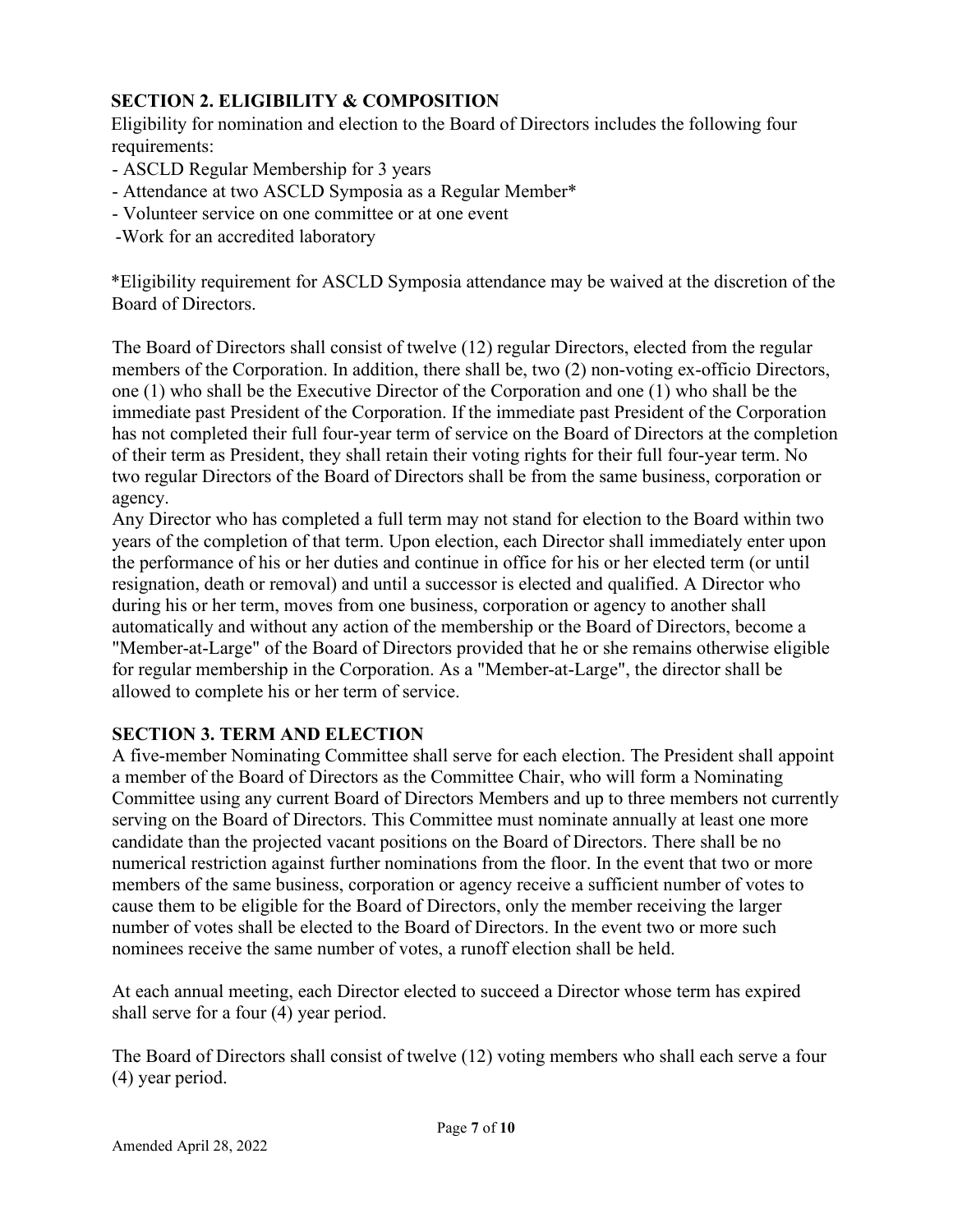Immediately following each annual meeting, the newly elected President of the Corporation shall assume the duties of President. The Board of Directors shall elect by majority vote, from among its members meeting the qualifications as specified in Section 2 above, the following additional officers of the Corporation: President-Elect, Secretary, and Treasurer. The new Directors and Officers will thereupon immediately assume their duties and serve until the next annual meeting. Officers may be re-elected and succeed themselves in office.

## <span id="page-7-0"></span>**SECTION 4. VACANCIES**

Any vacancy that may occur on the Board of Directors by reason of death, resignation or otherwise, shall be filled by a majority vote of the current Board of Directors. At that time, an election shall be held to fill the remaining term, if any, of the position vacated.

# <span id="page-7-1"></span>**SECTION 5. VOTING**

Each Director shall have one vote, and unless otherwise required by statute, the Articles of Incorporation or these Bylaws, the vote of a majority of the Directors at any meeting at which a quorum is present shall constitute the action of the Directors and may be represented as such for all purposes. Directors may vote by written proxy but only if such proxy is given to another director prior to the meeting at which it is to be used.

# <span id="page-7-2"></span>**SECTION 6. QUORUM**

The presence, in person, of at least fifty percent (50%) of the directors, shall constitute a quorum necessary to conduct all business of the Board of Directors.

# <span id="page-7-3"></span>**SECTION 7. WRITTEN CONSENT**

Any action required to be taken at a meeting of the directors may be taken without a meeting if notification is sent to all directors, setting forth the action to be taken and consent in writing (including e-mail) is received from a majority of the directors entitled to vote. Such written consent shall have the same force and effect as a majority vote of the Board of Directors at a regularly scheduled meeting.

# <span id="page-7-4"></span>**SECTION 8. MEETINGS**

Board of Director's meetings may be called at any time, upon fourteen (14) days' notice (oral or written) by the President of the Corporation.

All meetings of the Board of Directors will be open to the general membership.

The Board of Directors may, upon majority vote of the Board of Directors, meet in executive session during a meeting for the purposes described below, but not limited to, without the presence of persons who are not members of the Board of Directors or anyone whose presence may present a conflict of interest or otherwise compromise the Board of Directors consideration of such matter.

- Discussions regarding allegations of ethical violations;
- The medical, financial, credit or employment history of a particular person or corporations, or matters leading to the appointment, employment, promotion, demotion, discipline, suspension, dismissal or removal of a particular person or corporations;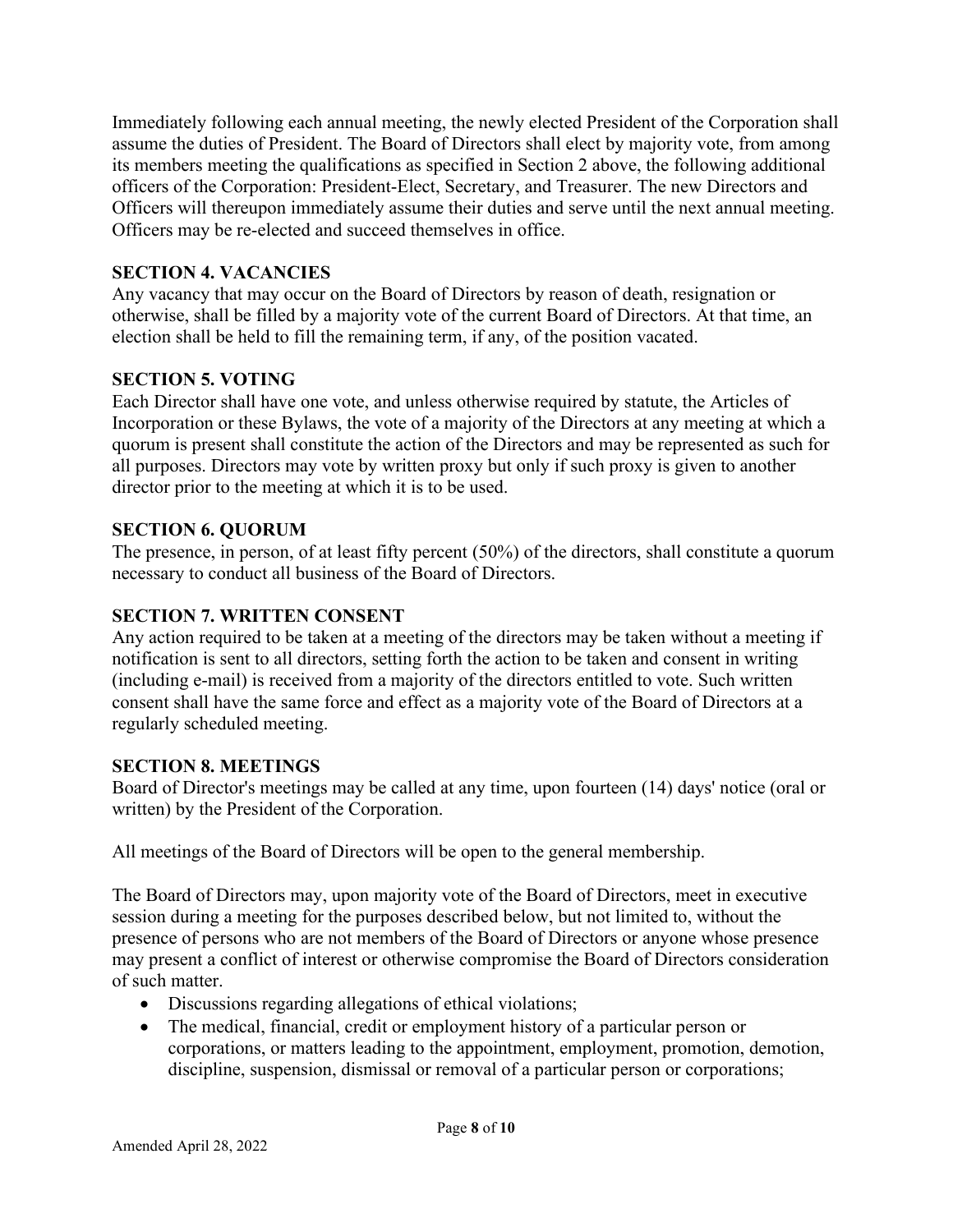• Discussions regarding proposed, pending, or current litigation.

Attendance at an executive session shall be permitted to any member of the Board of Directors and any other persons authorized by the Board of Directors. Minutes shall be taken at executive sessions of any action that is taken by formal vote which shall consist of a record or summary of the final determination of such action, and the date and vote thereon.

It shall be the duty of the President of the Corporation to preside at all meetings of the Corporation and of the Board of Directors and to perform all other duties of the office of Chair as usually understood. The President-Elect shall, in the event of the absence or disability of the Chair, assume all of the duties of the Chair.

### <span id="page-8-0"></span>**ARTICLE VIII -- OFFICERS AND PERSONNEL**

### <span id="page-8-1"></span>**SECTION 1. OFFICERS**

The officers of the Corporation shall be a President, a President-Elect, a Secretary and a Treasurer, elected as provided by Section 3 of Article VII. There may be such other officers as may be designated from time to time by the Board of Directors.

### <span id="page-8-2"></span>**SECTION 2. PRESIDENT**

The President is the chief executive officer of the Corporation and shall exercise such powers and perform such duties as may be designated from time to time by the Board of Directors.

#### <span id="page-8-3"></span>**SECTION 3. PRESIDENT-ELECT**

The President-Elect shall perform such duties as may from time to time be assigned to him or her by the Board of Directors. In the absence of the President, the President-Elect shall perform all the duties and functions of President. Immediately following each annual meeting, the President-Elect shall assume the duties of Chair of the Board of Directors and President of the Corporation.

#### <span id="page-8-4"></span>**SECTION 4. SECRETARY**

The Secretary shall record the minutes of the meetings of the Corporation and the Board of Directors and perform such other duties as may from time to time be assigned by the Board of Directors.

#### <span id="page-8-5"></span>**SECTION 5. TREASURER**

The Treasurer shall prepare the annual budget and be responsible for the accuracy of the books of the Corporation and pay all bills authorized by the Board of Directors. The Treasurer shall also perform such other duties as may from time to time be assigned by the Board of Directors.

#### <span id="page-8-6"></span>**SECTION 6. EXECUTIVE DIRECTOR**

The Board of Directors may employ an Executive Director. The Executive Director will provide administrative support to the Board of Directors and will serve at the pleasure of the Board of Directors. The Executive Director shall manage the daily business of the Corporation, including, but not limited to, processing of all materials associated with committees, maintenance of records, coordination of meetings, and maintenance of financial and budgetary records, newsletter and website publications, and the oversight of any administrative staff. The Executive